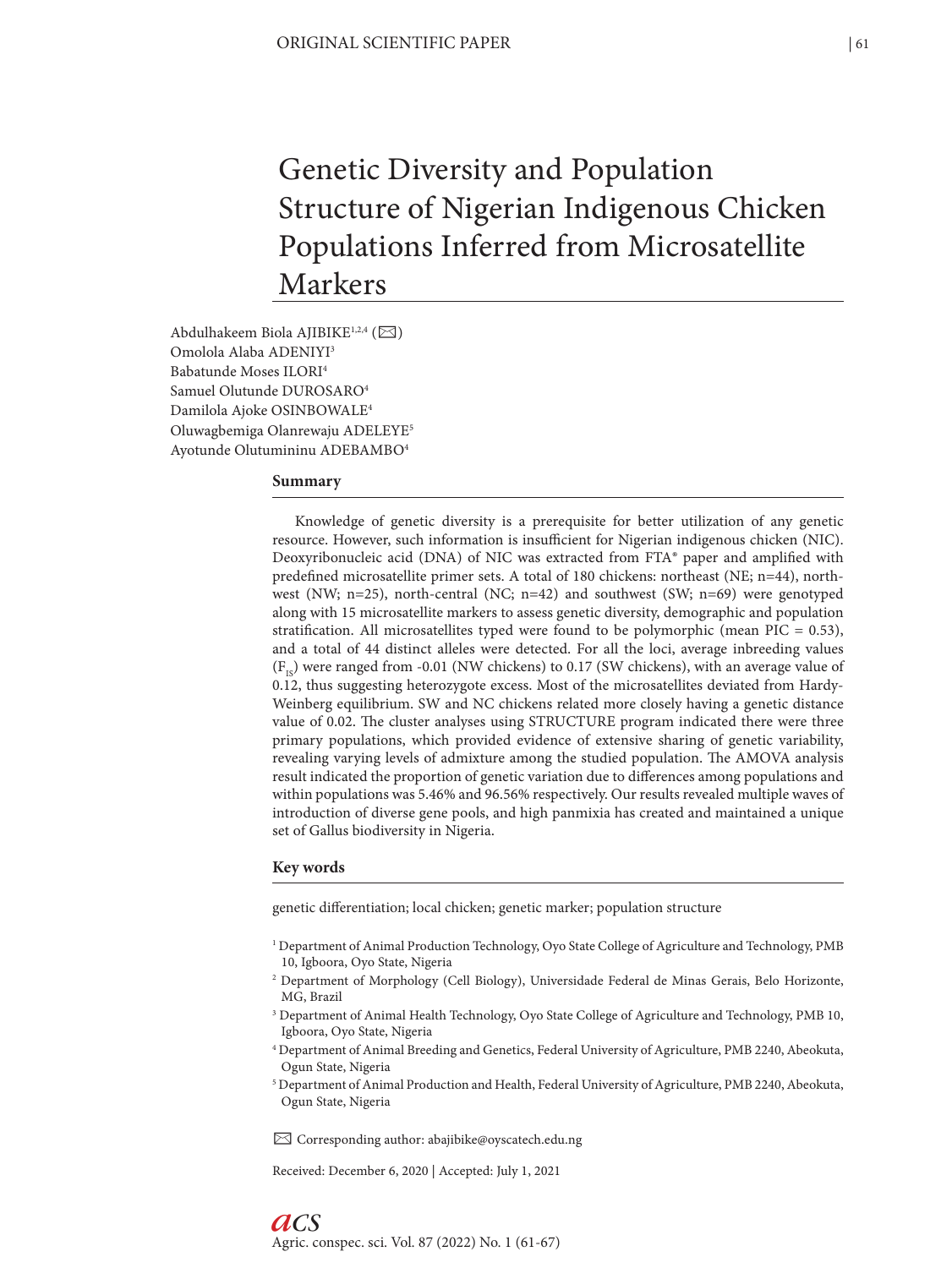# **Introduction**

Nigeria native chicken constitutes about 80% of the 120 million poultry type raised in the rural areas (Ajayi, 2010; RIM, 1992), which products (egg and meat) are readily available and preferred because of their pigmentation, suitability, taste, and toughness (Ohagenyi et al., 2013). They serve as an excellent source of animal protein and income to people in the rural and semi-urban areas, and also, represent a valuable animal genetic resources for the development of livestock value chain due to their broad genetic diversity which allows for poultry rearing under different environmental condition. Local chicken genetic resources are waiting to be fully exploited in developing locally adapted strains to the ever-changing production environments and breeding objectives to the benefit of poultry farmers (Ajibike et al., 2017; Sonaiya et al., 2002)

Despite the importance of Nigerian domestic chicken, there are little reports about their genetic diversity, which is a significant step towards revealing the uniqueness of these populations as well as the essential component for population survival, evolution, genetic improvement and adaptation. With the present alarming global challenges such as climate change, emerging diseases, population growth and rising consumer demands, it is likely that new genotypes (strains) will be required in the future to meet the ever-changing environmental and production conditions. Therefore, information on genetic diversity is necessary to optimize conservation and breeding program of animal genetic resources to ensure food security (Ajibike et al., 2017)

The use of molecular tools has facilitated biodiversity studies, particularly microsatellite markers because of their sufficient number, easy identification, and ubiquitous presence throughout the genome, high polymorphism and co-dominant nature (FAO, 2011). Thus, making it a marker of choice in the estimation within and between-breed genetic diversity, genetic admixture among breeds, determination of parentage, the establishment of genetic linkage maps and reconstruction of phylogenetic relationships among populations.

This study was undertaken to estimate the genetic diversity, relationship and population structure among domestic chickens based on geographical zones in Nigeria.

# **Materials and Methods**

## **Ethics Statement**

The Institutional Animal Care and Use Committee of the Federal University of Agriculture, Abeokuta, Nigeria approved all experimental procedures. The field surveys involved no endangered or protected animal species. A veterinarian helped in the blood sample collection, and manually restrained the animals; no tranquilizers or short-acting anesthetics were used. Blood samples were collected using appropriate equipment.

# **Sample Collection and DNA Extraction**

Blood samples (2 ml each) from the wing vein of 180 chickens from 4 geographical zones of Nigeria (northeast (NE), n=44; northwest (NW), n=25; north-central (NC), n=42; and southwest (SW), n=69) were collected using a new needle and syringe for each bird to avoid cross contamination. The blood collected was dropped on the FTA classic cards (Whatman® Bioscience, UK), allowed to dry, transferred and stored in bags containing silica gel. As described in detail previously by Ajibike et al. (2017), genomic DNA was extracted using five disks (2 mm<sup>2</sup>) punched from the FTA® Classic cards stained with the blood sample. The extract was pipetted and put in a new tube; the batch had 60 – 150 µL of DNA.

# **PCR Amplification and Genotyping**

The genomic DNA was amplified using 15 microsatellite markers (shown in Table 2) recommended by ISAG/FAO for chicken biodiversity study (FAO, 2011) following the published protocol for each marker. Each 25 µL PCR reaction containing 20 – 40 ng extracted genomic DNA as a template, 2.5 mM  $MgCl<sub>2</sub>$ , 200 µM each of dNTPs, 1 unit *Taq* DNA polymerase, 0.05 µM of each primer, and 1× Magnesium free PCR buffer (Promega, Madison, USA). PCR was carried out on a thermal cycler (GeneAmp PCR System 9700) as described in detail previously by Lioi and Piergiovanni (2013). Multiplexing and Allele size calling was performed as previously described by Adebambo et al. (2011) using an ABI 3730XL automated capillary sequencer (Applied Biosystems, USA).

# **Statistical Analysis**

POPGENE (Yeh et al., 1999), CERVUS ver 3 (Kalinowski et al., 2007) and GenAlex (Peakall and Smouse, 2012) were used to determine the number of alleles, an effective number of alleles, observed and expected heterozygosity, and test for Hardy– Weinberg equilibrium. Allelic frequencies were utilized for assessing polymorphic information content (PIC) using Bostein et al. (1980) formula. Population genetic differentiation was evaluated using Wright (1978) fixation indices for each locus across populations based on Weir and Cockerham (1984) method using FSTAT 2.9.3 software (Goudet, 2002). The extent of inbreeding within each population was estimated using GENEPOP software (Rousset, 2008).

Gene flow between populations was determined as  $F_{ST}$ = 1/(4*Nm*+1). A nuclear AMOVA implemented in Arlequin ver.3.5.2.2 (Excoffier and Lischer, 2010) was used to estimate and partition genetic variation within and between sampled populations. The population genetic structure and the degree of admixture of Nigerian chicken populations were investigated using STRUCTURE program ver.2.3 (Pritchard et al., 2000) based on Bayesian clustering procedure. 50 independent runs for each K value ranging from 1 to 6 were carried out based on admixture model of 100,000 iterations after a burn-in period of 20,000 iterations for all runs. To identify the most likely group (*K*) that best fit the data, we used the Evanno method (Evanno et al., 2005) in web-based STRUCTURE Harvester (Earl and vonHoldt, 2012). The program CLUMPP ver. 1.1 (Jakobsson and Rosenberg, 2007) was used to align the 50 repetitions of each K, and the out files were visualized using DISTRUCT ver. 1.1 (Rosenberg, 2004).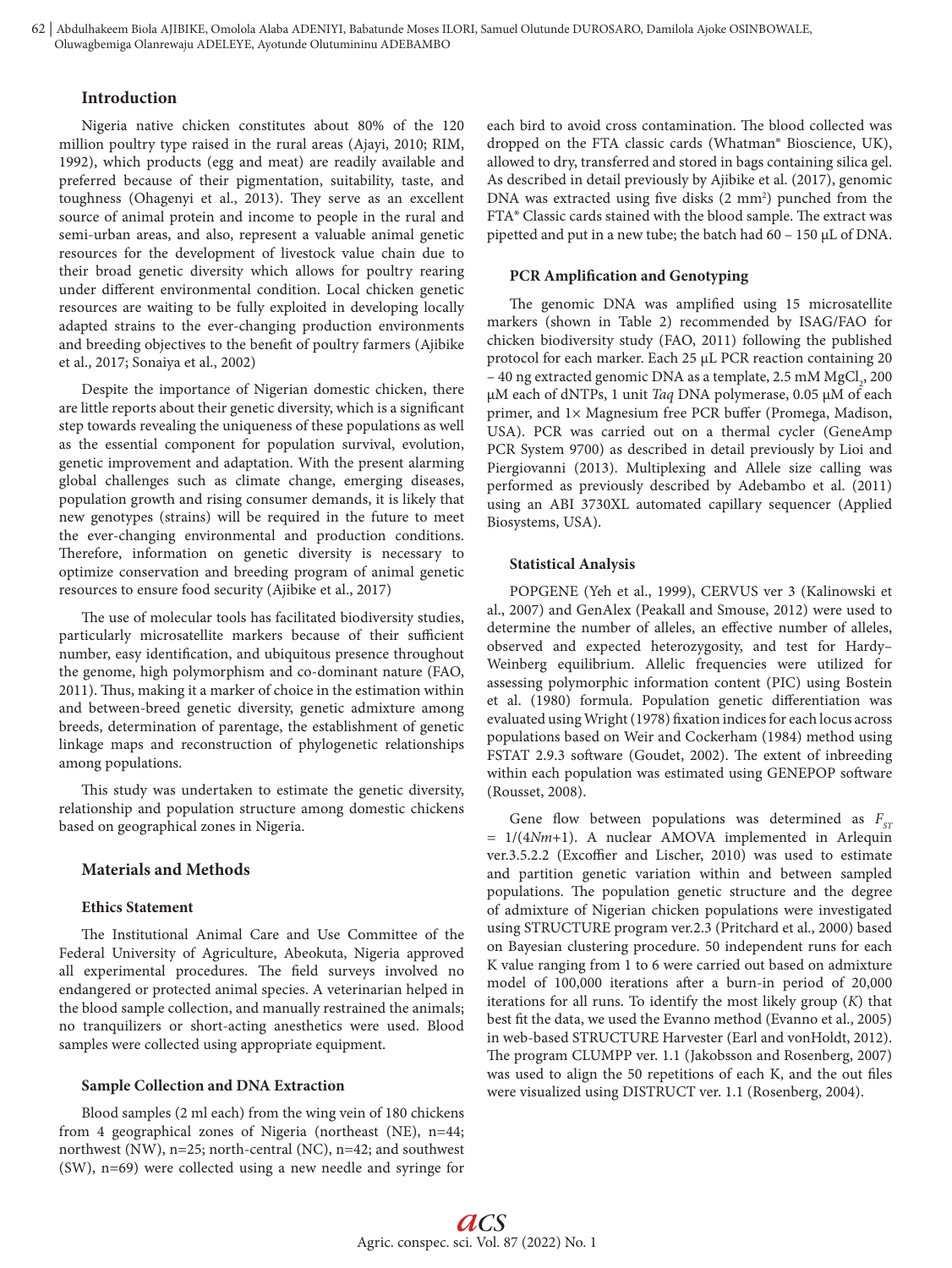## **Results and Discussion**

## **Allelic and Genetic Diversity**

Measures of allelic and genetic diversity computed across the 15 loci for each population as shown in Table 1 revealed the mean number of alleles (MNA) per population with an average value of 5.92±0.31, ranging from 5.00±0.05 (NW chickens) to 6.73±0.74 alleles (SW chickens). The NE and NW chickens had less than the average number of alleles, while NC and SW chickens had the higher mean number of alleles. These suggested that the observed MNA over a range of loci across the different population could be considered as a good indicator of genetic variation within a given animal population (Hassen et al., 2016). It might also suggest the level of inbreeding being experienced at the different geographical location or differences in effective population size.

The number of the effective alleles (NEA) contributing to the population ranges from 2.02±0.16 (NE chickens) to 2.86±0.25 (SW chickens), with an overall mean of 2.42±0.10. The number of loci with particular alleles was the highest in SW chicken (67 loci) and the lowest in NE chickens (27 loci) while the proportion of loci not in HWE was the highest in NW chickens (11 loci) and the lowest in NE chickens (5 loci). The mean PIC per population had an average value of 0.53±0.04, ranging from a minimum of  $0.42\pm0.04$  alleles (NE chickens) to a maximum of  $0.57\pm0.04$  (SW chickens), which suggested that all loci used in this study are moderately informative for analyzing genetic diversity in chickens (Mateescu et al., 2005).

The observed mean heterozygosity  $(H_0)$  was lower than the expected mean heterozygosity (H<sub>e</sub>) for all studied chicken populations. The  $\text{H}_{\circ}$  had an average value of 0.49±0.05 with the lowest value observed in NE chickens (0.39±0.06) and the highest values in NW and SW chickens (0.53±0.05) while the  $\mathrm{H}_\mathrm{e}$  ranged from 0.47±0.04 (NE chickens) to 0.61±0.04 (SW chickens) with an overall mean value of 0.55±0.04. These values are comparable with studies carried out on other native chicken breeds or populations (Ohwojakpor et al., 2012; Olowofeso et al., 2005; Quain et al, 2006; Wei et al 2008; Ye et al, 2006; Zhen-Hue et al, 2010). The presence of long term of natural selection for adaptation and existence of interbreeding as a result of free movement of animals within the country in search of a better vegetation and more marketing of the

**Table 1.** Population level allelic and genetic diversity

stocks (Ajibike, 2016), are believed to significantly contribute to the observed genetic diversity in Nigerian chickens.

A significant inbreeding coefficient  $(F_{1S})$   $(P < 0.01)$  was observed in all the populations studied ranging from 0.01 (NW) to 0.17 (NE), with a mean value across populations of 0.12. These represented an average decrease in the number of homozygous loci of 1% in NW chickens and a reduction of 17% in NE chickens. The within-population heterozygosity varied among the sampled populations, but, estimated variability did not differ from the report of Mwacharo et al. (2007). Despite the attempt to avoid sampling closely related individuals, a significant low positive mean  $F<sub>1s</sub>$  value (range = 13 to 17%) was detected indicating heterozygote deficiency which confirmed that the populations are not entirely panmictic. This significant positive mean  $F_{IS}$  could be due to having similar ancestral origins or inbreeding effect as dominant cocks get to mate more females especially if the chickens share common overnight roosting ground (Adebambo et al., 2000)

#### **Genetic Differentiation across Populations**

Population genetic differentiation was evaluated across the populations using 15 microsatellite markers (Table 2). A total number of alleles per locus for all sampled population ranged from 4.00 (MCW0020 and MCW0165 loci) to 15.00 (MCW0104 locus) with an overall mean value of 8.20. The observed allele size ranged from 6.00 (MCW0020 and MCW0165) to 44.00 (MCW0081) with a mean value of 18.67 while the allelic richness ranged from 3.23 (MCW0248) to 9.12 (MCW0104) with mean value of 5.37. MNA and the number of effective alleles across populations had mean values of 5.92 and 2.42, with values ranging from 3.25 to 10.75 and 1.28 to 3.51 respectively.

The observed expected heterozygosity value ranged from 0.22 (MCW0248) to 0.73 (MCW0104) with an overall mean of 0.57, whereas the observed heterozygosity value ranged from 0.14 (MCW0165) to 0.94 (MCW0081) with an overall mean of 0.49. All used loci except MCW0165, MCW0014, and MCW0248 were highly polymorphic having PIC value higher than the threshold of 0.50 assumed for a maker to be informative (Chatterjee et al., 2008; Olasunkanmi, 2010). The PIC value ranged from 0.21 (MCW0248) to 0.70 (MCW0104), with an overall mean value

|           | N  |                 |                 | Allelic diversity |                 |                 | <b>HWE</b>      |                 |                          |    |
|-----------|----|-----------------|-----------------|-------------------|-----------------|-----------------|-----------------|-----------------|--------------------------|----|
| Pop       |    | <b>MNA</b>      | <b>NEA</b>      | PIC               | PA              | Η               | $H_e$           |                 | $\mathbf{F}_{\text{IS}}$ |    |
| <b>NE</b> | 44 | $5.67 \pm 0.54$ | $2.02 \pm 0.16$ | $0.42 \pm 0.04$   | $0.27 \pm 0.12$ | $0.39 \pm 0.06$ | $0.47 \pm 0.04$ | $0.92 \pm 0.08$ | $0.169**$                | 5  |
| <b>NW</b> | 25 | $5.00 \pm 0.50$ | $2.16 \pm 0.12$ | $0.47 \pm 0.03$   | $0.33 \pm 0.13$ | $0.53 \pm 0.05$ | $0.52 \pm 0.03$ | $0.99 \pm 0.07$ | $-0.009**$               | 11 |
| NC        | 42 | $6.27 \pm 0.64$ | $2.65 \pm 0.20$ | $0.54 \pm 0.04$   | $0.40 \pm 0.16$ | $0.51 \pm 0.05$ | $0.59 \pm 0.04$ | $1.19 \pm 0.09$ | $0.135**$                | 6  |
| <b>SW</b> | 69 | $6.73 \pm 0.74$ | $2.86 \pm 0.25$ | $0.57 \pm 0.04$   | $0.67 \pm 0.21$ | $0.53 \pm 0.05$ | $0.61 \pm 0.04$ | $1.25 \pm 0.10$ | $0.128**$                | 7  |
| Mean      |    | $5.92 \pm 0.31$ | $2.42 \pm 0.10$ | $0.53 \pm 0.04$   | $0.42 \pm 0.15$ | $0.49 \pm 0.05$ | $0.55 \pm 0.04$ | $1.10 \pm 0.05$ | $0.12**$                 |    |

NE – North-east chicken; NW – North-west chicken; NC – North-central chicken; SW – South-west chicken; N – Sample size; MNA – Mean number of alleles; NEA – number of effective alleles; PIC – Polymorphic information content; PA – Number of private alleles; H<sub>0</sub> – Mean observed heterozygosity; H<sub>e</sub> – Mean expected heterozygosity; I – Shannon information index;  $F_{IS}$  – inbreeding coefficient;  $P < 0.01$ ; HWE – Number of loci deviating from HWE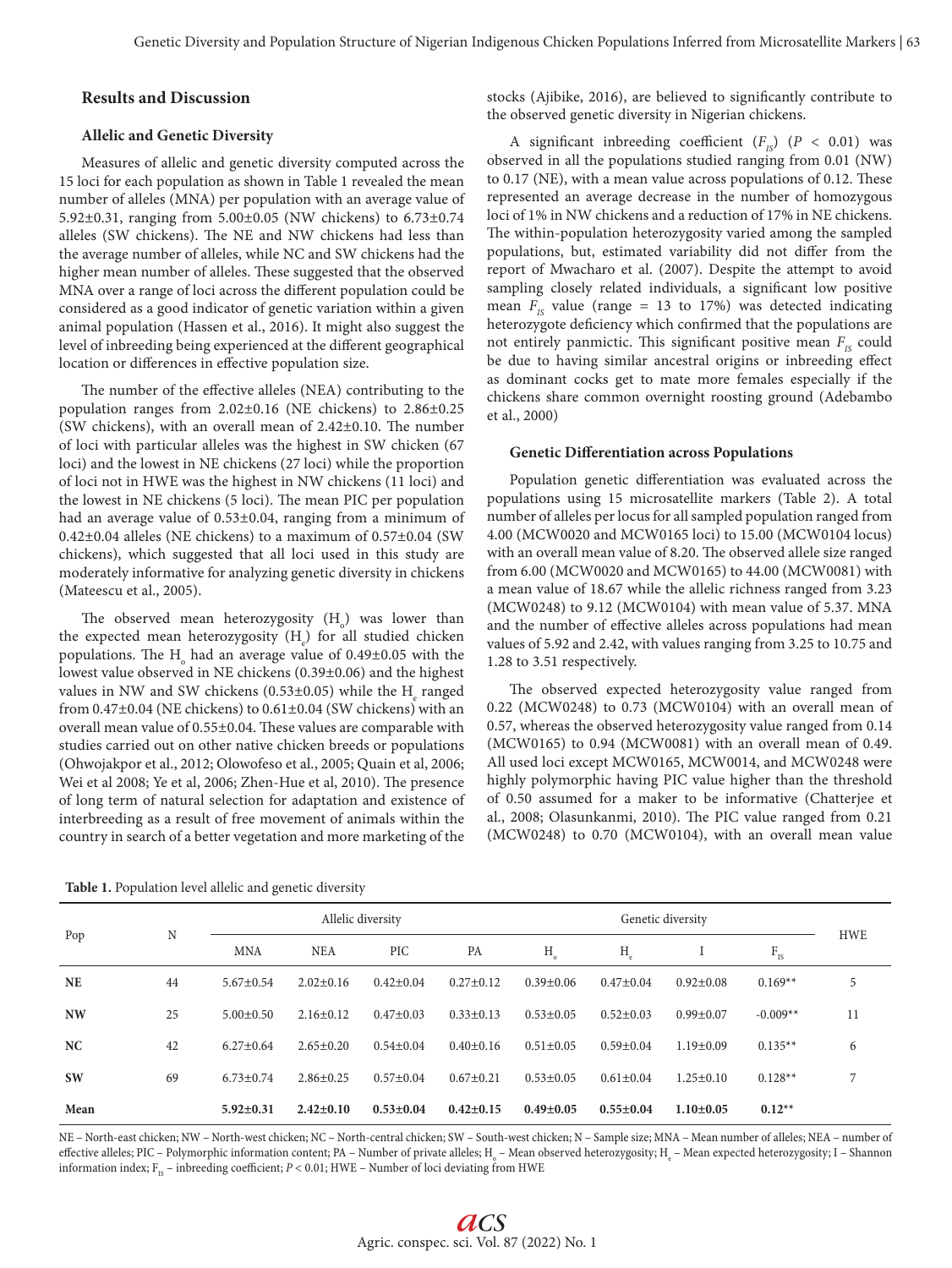of 0.53. Thus, those markers had real advantages for detecting DNA identity and diversity in these populations and are therefore suitable for use in the characterization of natural populations and determination of genetic differentiation in Nigerian chicken.

The mean values of *F*-statistics obtained over loci were  $F_{IS}$ = 0.12,  $F_{IT}$  = 0.15, and  $F_{ST}$  = 0.03. The inbreeding coefficients  $(F_{IS})$ , assessed within population deficit or excess in heterozygosity value, ranged from -0.37 (MCW0081) to 0.64 (MCW0165) with an average of 0.12 across all loci. The degree of differentiation within the population  $(F_{IT})$  and the extent of differentiation among subpopulation  $(F_{ST})$  value were 0.15 and 0.03, respectively. All loci with positive  $F_{1s}$  values indicated heterozygotes deficiencies while ADL0268, MCW0123, MCW0248 and MCW0081 loci with negative  $F_{1S}$  values indicated heterozygotes excess. The heterozygotes deficiencies suggested that random mating was being practiced between the sampled chicken populations, resulting in more common alleles which did not significantly differ regarding frequency across sampled populations (Rosenberg et al., 2001).

The highest value of  $F_{cr}$  (0.10) was observed for MCW0165, while MCW0020 and MCW0248 had the lowest value of 0.0102. The mean  $F_{ST}$  value (0.03) indicated the absence of genetic divergence within the sampled populations, and most of the total genetic variation corresponded to differences among

individuals within populations. Both high  $F_{IS}$  and  $F_{ST}$  values imply a considerable degree of inbreeding and genetic differentiation among sampled chicken populations respectively. Values of G<sub>ST</sub> ranging from 0.00 (MCW0020 and LEI0094) to 0.08 (MCW0165), with a mean of 0.02, suggest that genetic variation among the studied chicken populations was relatively low (2%). The estimated number of migrants by locus ranged from 2.37 (MCW0165) to 17.79 (MCW0248), with a mean of 7.20.

#### **Genetic Distances and Relationship among Populations**

The Nei's  $D_A$  genetic distance is a correlation among the allele frequencies between sampled populations (Nei, 1972). Table 3 shows the genetic distance between each pair for the four populations based on the selected 15 microsatellite loci. The Nei's genetic distance ranged from 0.012 (NC and SW chickens) to 0.088 (NE and SW chickens). The genetic identity among four chicken populations was observed to be quite high (0.916 to 0.989). The unweighted pair group method with arithmetic mean (UPGMA) dendrogram constructed for the four chicken populations from *DA* genetic distances (Fig. 1) revealed the clustering of the four chicken populations into three distinct separate groups, with NC and SW chicken population forming a single cluster, while NW and NE chicken were individually divided into an apparent cluster.

**Table 2.** Genetic variability indices by locus across population

| Locus          | N   | <b>TNA</b> | AS    | AR   | <b>MNA</b> | Ne   | Ho   | He   | <b>PIC</b> | $F_{IT}$ | $F_{\rm\scriptscriptstyle ST}$ | $F_{IS}$ | $G_{ST}$ | I    | Nm    | F(null) | <b>HWE</b> |
|----------------|-----|------------|-------|------|------------|------|------|------|------------|----------|--------------------------------|----------|----------|------|-------|---------|------------|
| ADL0112        | 173 | 5.00       | 8.00  | 4.24 | 4.75       | 2.74 | 0.58 | 0.64 | 0.58       | 0.11     | 0.02                           | 0.09     | 0.01     | 1.15 | 12.72 | 0.05    | <b>NS</b>  |
| <b>ADL0268</b> | 173 | 6.00       | 11.00 | 5.06 | 4.75       | 2.24 | 0.52 | 0.56 | 0.52       | 0.04     | 0.05                           | $-0.02$  | 0.04     | 1.01 | 4.47  | 0.03    | <b>NS</b>  |
| <b>MCW0014</b> | 175 | 8.00       | 20.00 | 3.78 | 4.25       | 1.57 | 0.28 | 0.39 | 0.35       | 0.26     | 0.03                           | 0.24     | 0.02     | 0.66 | 8.88  | 0.15    | $\ast$     |
| <b>MCW0020</b> | 162 | 4.00       | 6.00  | 3.99 | 4.00       | 2.58 | 0.59 | 0.63 | 0.58       | 0.04     | 0.01                           | 0.03     | 0.00     | 1.13 | 18.70 | 0.01    | <b>NS</b>  |
| <b>MCW0123</b> | 172 | 10.00      | 20.00 | 6.84 | 7.00       | 2.47 | 0.58 | 0.60 | 0.57       | 0.03     | 0.04                           | $-0.01$  | 0.03     | 1.22 | 5.68  | 0.03    | <b>NS</b>  |
| <b>MCW0248</b> | 175 | 5.00       | 8.00  | 3.23 | 3.25       | 1.28 | 0.23 | 0.22 | 0.21       | $-0.05$  | 0.01                           | $-0.06$  | 0.01     | 0.43 | 17.79 | $-0.02$ | <b>ND</b>  |
| <b>MCW0216</b> | 179 | 7.00       | 12.00 | 4.96 | 5.50       | 2.50 | 0.44 | 0.63 | 0.56       | 0.28     | 0.03                           | 0.26     | 0.02     | 1.10 | 8.42  | 0.16    | $\star$    |
| <b>ADL0278</b> | 177 | 6.00       | 12.00 | 4.27 | 4.75       | 2.53 | 0.45 | 0.63 | 0.57       | 0.26     | 0.03                           | 0.24     | 0.02     | 1.09 | 8.34  | 0.18    | $***$      |
| <b>LEI0094</b> | 179 | 14.00      | 37.00 | 7.04 | 8.50       | 2.14 | 0.42 | 0.54 | 0.52       | 0.17     | 0.02                           | 0.15     | 0.00     | 1.18 | 16.51 | 0.15    | $***$      |
| <b>MCW0034</b> | 176 | 12.00      | 24.00 | 7.50 | 8.75       | 2.98 | 0.62 | 0.68 | 0.66       | 0.08     | 0.02                           | 0.06     | 0.01     | 1.46 | 11.60 | 0.04    | <b>NS</b>  |
| <b>MCW0081</b> | 180 | 10.00      | 44.00 | 6.84 | 7.50       | 3.26 | 0.94 | 0.72 | 0.68       | $-0.34$  | 0.02                           | $-0.37$  | 0.02     | 1.44 | 10.61 | $-0.17$ | $***$      |
| <b>MCW0069</b> | 178 | 10.00      | 20.00 | 5.55 | 6.50       | 2.65 | 0.58 | 0.64 | 0.57       | 0.08     | 0.02                           | 0.06     | 0.01     | 1.18 | 12.80 | 0.04    | <b>NS</b>  |
| <b>MCW0104</b> | 173 | 15.00      | 42.00 | 9.12 | 10.75      | 3.51 | 0.65 | 0.73 | 0.70       | 0.07     | 0.03                           | 0.04     | 0.02     | 1.57 | 7.08  | 0.06    | <b>NS</b>  |
| <b>MCW0165</b> | 177 | 4.00       | 6.00  | 3.51 | 3.50       | 1.71 | 0.14 | 0.42 | 0.39       | 0.67     | 0.10                           | 0.64     | 0.08     | 0.69 | 2.37  | 0.49    | $***$      |
| <b>MCW0222</b> | 174 | 7.00       | 10.00 | 4.55 | 5.00       | 2.20 | 0.36 | 0.59 | 0.53       | 0.38     | 0.08                           | 0.33     | 0.07     | 0.97 | 2.90  | 0.23    | $***$      |
| Mean           |     | 8.20       | 18.67 | 5.37 | 5.92       | 2.42 | 0.49 | 0.57 | 0.53       | 0.15     | 0.03                           | 0.12     | 0.02     | 1.08 | 7.20  |         |            |

N: Sample size; TNA: Total number of alleles; AS: Observed allele size; AR: Allelic richness; MNA: Mean number of alleles; Ne: Effective number of alleles; Ho: observed heterozygosity; He: expected heterozygosity; PIC: Polymorphic information content; F<sub>15</sub>: Inbreeding coefficient F<sub>17</sub>: Total inbreeding estimates; F<sub>57</sub>: fixation index; G<sub>57</sub>: Observed genetic differentiation; I: Shannon diversity index Nm: Estimated gene flow; F(null): null allele frequency; HWE: Hardy-Weinberg Equilibrium; NS – Not significant; \* - *p*<0.1; \*\* - *p*<0.01; \*\*\* - *p*<0.001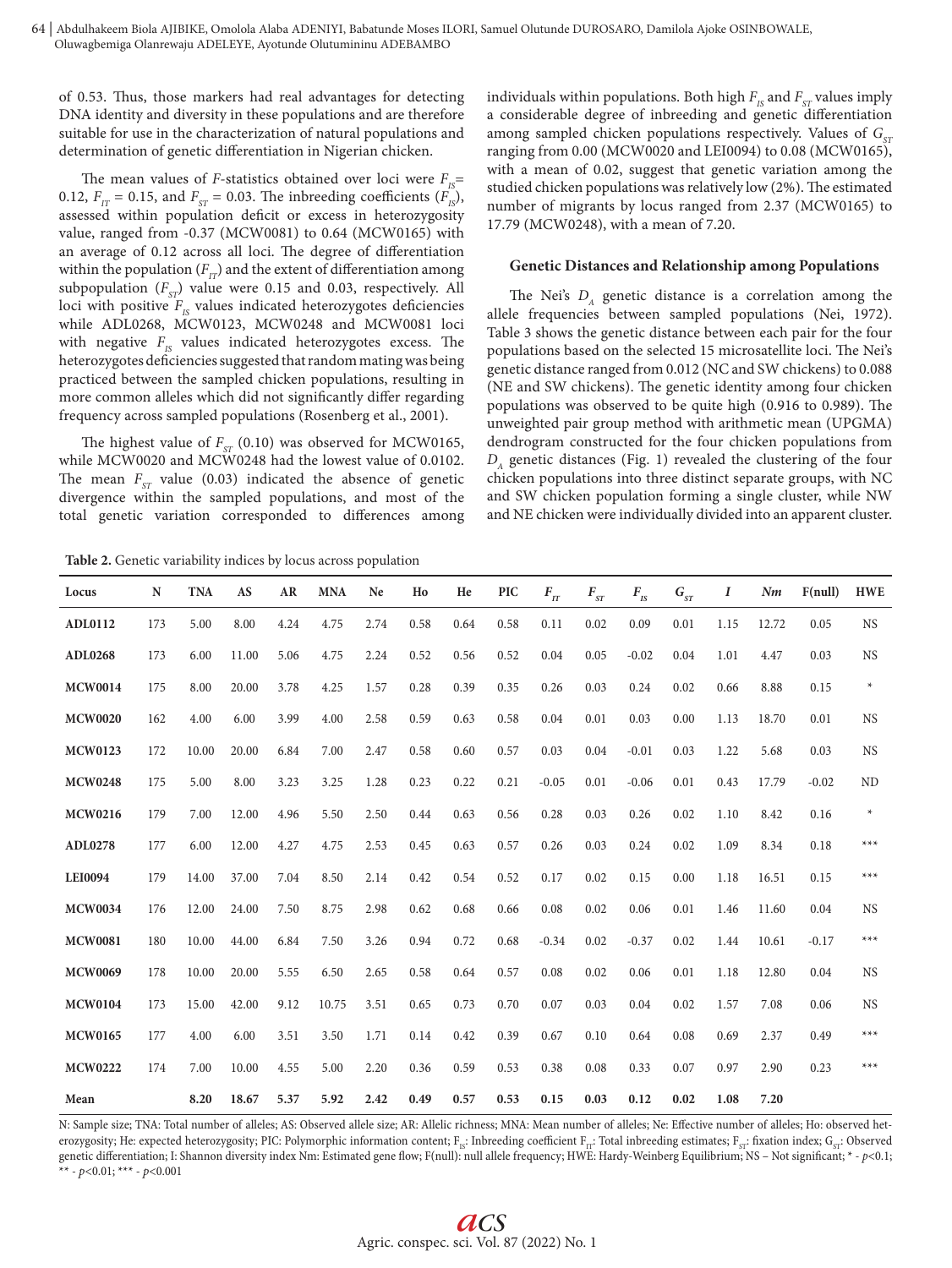The neighbour-joining tree further revealed the genetic homogeneity and lack of genetic sub-structuring of the studied chicken populations, even though small values of  $F_{ST}$  showed a significant differentiation. The phylogenetic analysis showed the same trend with a little bootstrap value of 3.17. A similar low bootstrap value was reported by Wimmers et al. (2000), though the bootstrap value is not enough to identify the chickens as a separate population, but could be a result of having a common ancestor or intermixing of germplasm being driven by human population traffic.

**Table 3.** Nei's genetic distance (below diagonal) and identity (above diagonal) between Nigerian chickens

|           | <b>NE</b> | <b>NW</b> | NC    | <b>SW</b> |
|-----------|-----------|-----------|-------|-----------|
| <b>NE</b> | *****     | 0.963     | 0.937 | 0.916     |
| <b>NW</b> | 0.038     | *****     | 0.981 | 0.965     |
| NC        | 0.065     | 0.020     | ***** | 0.989     |
| <b>SW</b> | 0.088     | 0.036     | 0.012 | *****     |

NE: Northeast chicken; NW: Northwest chicken; NC: Northcentral chicken; SW: Southwest chicken



**Figure 1.** Genetic distance dendrogram of sampled Nigerian indigenous chicken populations

#### **Population Genetic Structure Analyses**

The AMOVA revealed that 5.46% of the total variation was present among the chicken populations, and most of the genetic variation (96.59%) was found within individual (Table 4). The possible ancestral gene pools underlying the observed genetic diversity were assessed with STRUCTURE program (Pritchard et al., 2000). The analysis revealed that *K*=3 had the highest maximum likelihood value of Ln Pr (X|*K*) of -6363.466 with the lowest value (-6222.572) observed at *K*=5 (Fig. 2).

As inferred using Evanno et al, 2005) method, the most likely number of gene pools that contributed to the observed genetic variability in the four populations studied was *K*=3 having the highest Δ*K* value of 3.693 (Fig. 3). The contribution of the detected gene pools to the studied populations is graphically shown (Fig. 4). The admixture plot of all chicken population reveals three distinct population patterns, which shows strong support for subpopulation structure. The actual population substructure could be hindered by the sample sizes considered. These confirmed that the studied chicken populations were identical with dependent clusters of the potential ancestral gene pool as genetically distinct and there was clear evidence of genetic admixture, which is the result of variable contributions from one ancestral gene pool.







**Figure 3.** The optimum number of clusters as derived from structure harvester analysis

At *K*=3, NC and SW chickens were each grouped into a distinct cluster having an estimated membership value of 0.3783 and 0.4387 respectively. Genetic composition of the NE and NW chickens was defined by the variable frequencies of one ancestral gene pool with a contribution of 67.06% and 43.78%, respectively (Table 5).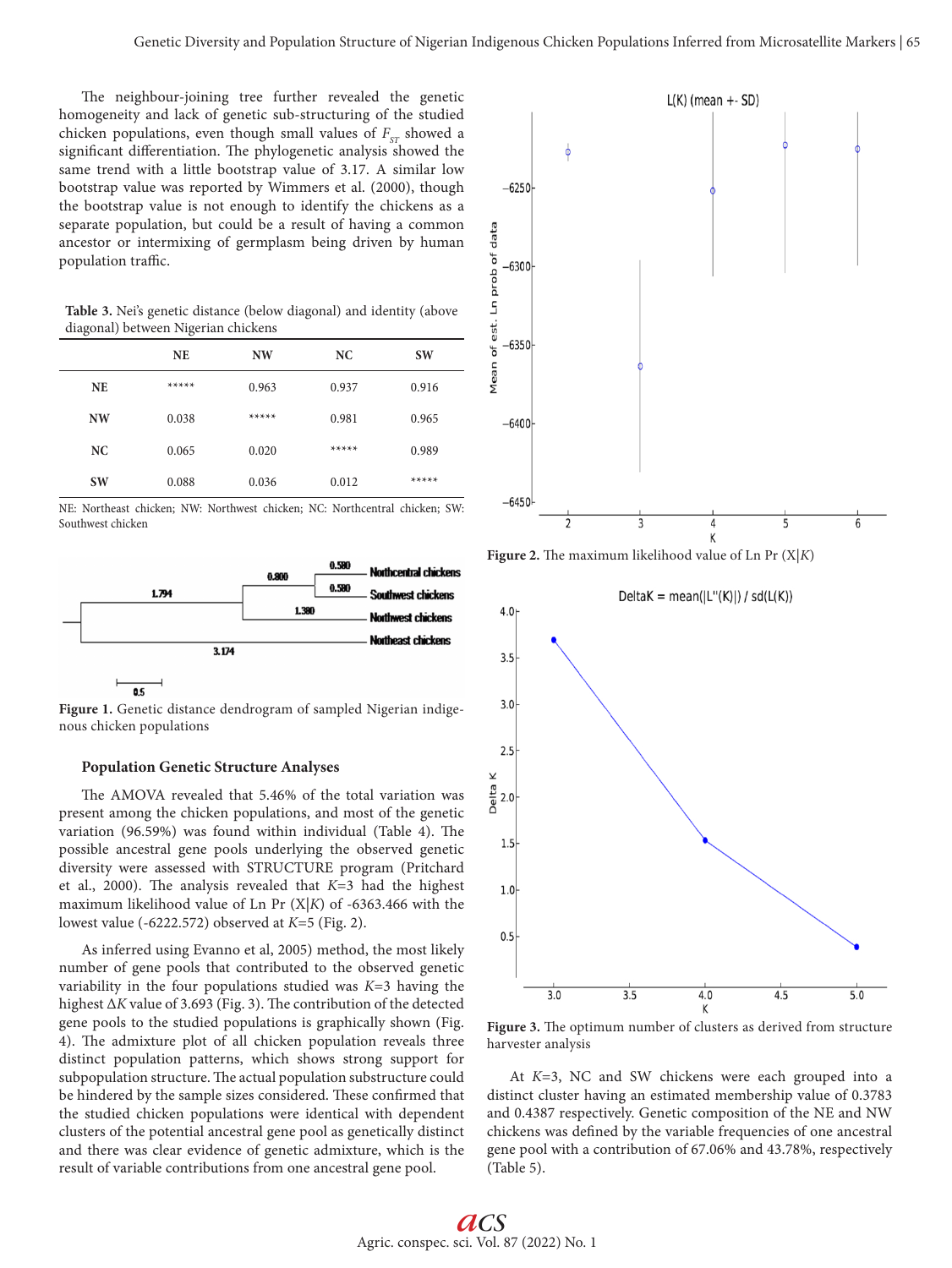This result indicated a sub-regional variation in the allelic composition and a high degree of genetic admixture with no significant gene pool differences, which might be due to the free movement of the chickens and exchange of genetic materials through social and agriculture interrelationships (Ajibike et al., 2017).

| <b>SOV</b>                | df<br>SS |           | Variance<br>components | % variation |  |
|---------------------------|----------|-----------|------------------------|-------------|--|
| <b>Among Populations</b>  | 3        | 7904.46   | 25.51                  | 5.46        |  |
| <b>Among Individuals</b>  | 176      | 76107.36  | $-9.57$                | $-2.05$     |  |
| <b>Within Individuals</b> | 180      | 81282.50  | 451.57                 | 96.59       |  |
| Total                     | 359      | 165294.32 | 467.51                 |             |  |

SOV: Source of variation; df: degree of freedom; SS: Sum Square

**Table 5.** Membership proportion of the inferred clusters

|           | <b>Inferred clusters</b> | Number of    |        |             |  |  |
|-----------|--------------------------|--------------|--------|-------------|--|--|
| Pop       | 1                        | $\mathbf{2}$ | 3      | individuals |  |  |
| NC        | 0.3783                   | 0.3771       | 0.2446 | 42          |  |  |
| <b>NE</b> | 0.1915                   | 0.1379       | 0.6706 | 44          |  |  |
| <b>NW</b> | 0.2917                   | 0.2706       | 0.4378 | 25          |  |  |
| <b>SW</b> | 0.3702                   | 0.4387       | 0.1912 | 69          |  |  |

NE: Northeast chicken; NW: Northwest chicken; NC: Northcentral chicken; SW: Southwest chicken



**Figure 4.** STRUCTURE clustering of sampled Nigerian chicken populations

## **Conclusion**

The Nigerian chicken populations were well differentiated into three distinct groups by genetic distance and population structure values. Also, most of the markers used were highly polymorphic, informative, and suitably applicable in the genetic characterization of Nigerian chicken populations. A high degree of admixture/ interbreeding and differences in the gene pool calls for an urgent further cataloguing and characterization of Nigerian chickens to have a national picture of their genetic diversity as well as putting in place of a genetic improvement and breeding program to avoid erosion of their genetic potentials.

## **References**

- Adebambo A. O., Adebambo O., Williams J. L., Blott S., Urquart B. (2011). Genetic Distance between Two Popular Nigerian Goat Breeds Used for Milk Production. Livest Res Rural Dev. 23: 26. Available from: http://www.lrrd.org/lrrd23/2/adeb23026.htm [Accessed at: 20 05. 2020].
- Adebambo O., Willams J. I., Blott S., Urquhart B. (2000). Genetic Relationships between Native Sheep Breeds in Nigeria Based on Microsatellite DNA Polymorphisms. Niger J Anim Prod. 27: 1–8. doi: 10.51791/njap.v27i.1527
- Ajayi F. O. (2010). Nigerian Indigenous Chicken: A Valuable Genetic Resource for Meat and Egg Production. Asian J Poult Sci. 4 (4): 164– 172. doi: 10.3923/ajpsaj.2010.164.172
- Ajibike A. B. (2016). Genetic Diversity of Nigerian Indigenous Chicken Using Microsatellite Markers and Mitochondrial D-Loop DNA Sequences. Department of Animal Breeding and Genetics, Federal University of Agriculture, Abeokuta, Nigeria
- Ajibike A. B., Adeleye O. O., Ilori B. M., Osinbowale D. A., Adeniyi O. A., Durosaro S. O., Sanda A. J., Adebambo O. A., Adebambo A. O. (2017). Genetic Diversity, Phylogeographic Structure and Effect of Selection at the Mitochondrial Hypervariable Region of Nigerian Chicken Populations. J Genet. 96 (6): 959–968. doi: 10.1007/s12041- 017-0860-1
- Bostein D., White R. L., Skolnick M., Davis R. W. (1980). Construction of a Genetic Linkage Map in Man Using Restriction Fragment Length Polymorphisms. Am J Hum Genet. 32 (3): 314–331. doi: 10.17348/ era.9.0.151-162
- Chatterjee R., Sharma R. P., Mishra A., Dange M., Bhattacharya T. K. (2008). Association of Microsatellites with Growth and Immunocompetence Traits in Crossbred Layer Chicken. J Poult Sci. 45 (3): 186–191. doi:10.2141/jpsa.45.186
- Earl D. A., vonHoldt B. M. (2012). STRUCTURE HARVESTER: A Website and Program for Visualizing STRUCTURE Output and Implementing the Evanno Method. Conserv Genet Resour. 4 (2): 359–361. doi: 10.1007/s12686-011-9548-7
- Evanno G., Regnaut S., Goudet J. (2005). Detecting the Number of Clusters of Individuals Using the Software Structure: A Simulation Study. Mol Ecol. 14: 2611–2620. doi: 10.1111/j.1365-294X.2005.02553.x
- Excoffier L., Lischer H. E. L. (2010). Arlequin suite ver 3.5: A New Series of Programs to Perform Population Genetics Analyses under Linux and Windows. Mol Ecol Resour. 10 (3): 564–567. doi: 10.1111/j.1755- 0998.2010.02847.x
- FAO. (2011). Molecular Genetic Characterization of Animal Genetic Resources, FAO Animal Production and Health Guidlines. Rome, 100 pp.
- Goudet J. (2002). FSTAT, A Program to Estimate and Test Gene Diversities and Fixation Indices. Available from http://www.unil.ch/ izea/softwares/fstat.html [Accessed at: 18 04. 2020].
- Hassen H., Rischkowsky B., Termanini A., Jessry G., Haile A., Baum M., Lababidi S. (2016). Morphological and Molecular Genetic Diversity of Syrian Indigenous Goat Populations. African J Biotechnol. 15 (18): 745–758. doi: 10.5897/ajb2015.15062